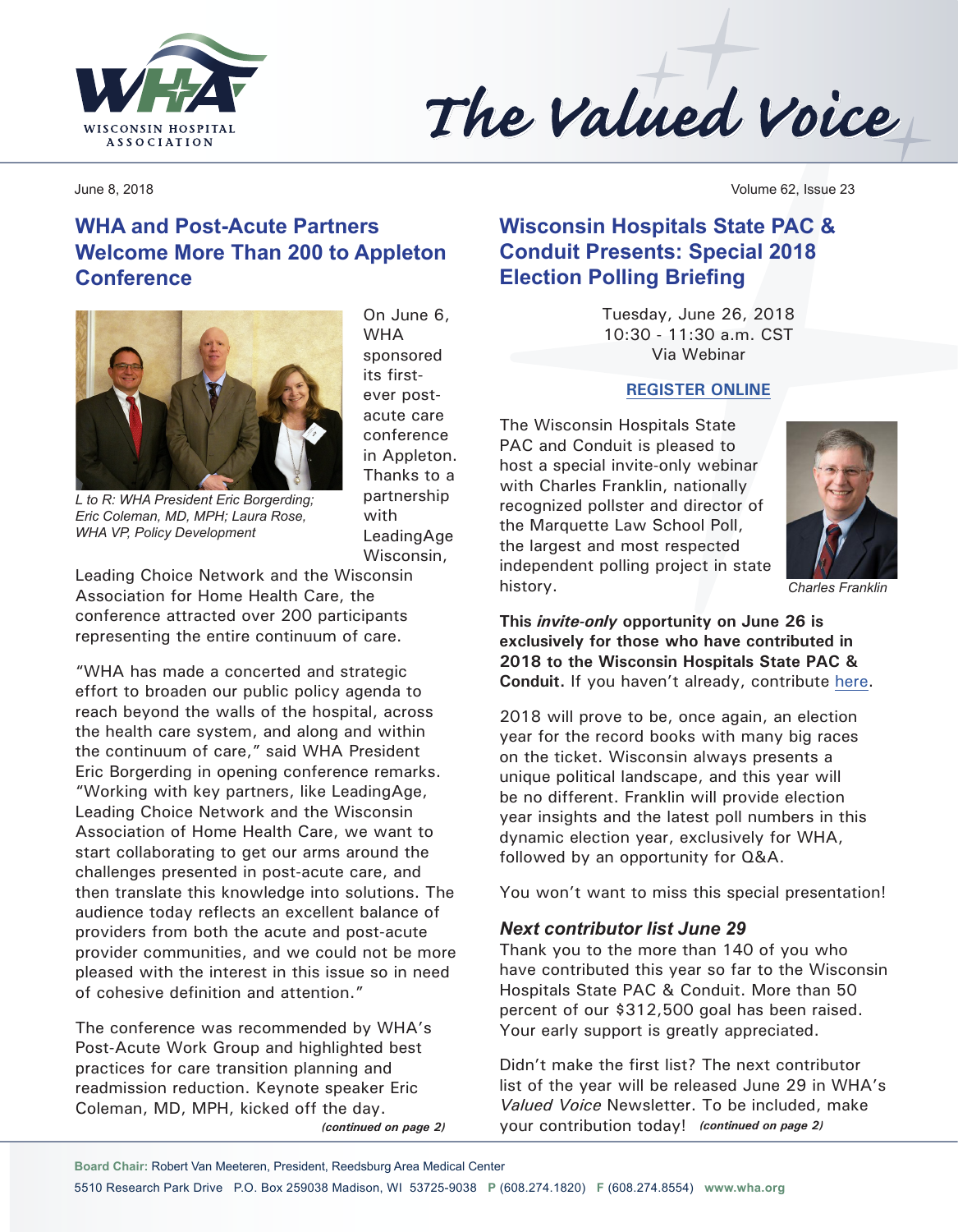## **Upcoming WHA Webinar Focuses on Improving Wage Index Reporting and DSH Data Submissions**

WHA again this year is working with RC Healthcare on our wage index improvement project. This is a major WHA commitment and member benefit aimed at helping hospitals accurately report data in their cost reports, which is used to calculate the hospital wage index, a key component of Medicare payment for PPS hospitals.

As the kickoff to this year's wage index improvement project, **WHA and RC Healthcare will offer a wage index education webinar June 20 at 10 a.m.** This program will provide important information on the wage index correction process. Over the years, this engagement, which is provided as a member service, has resulted in substantial corrections of various hospital data errors or FI adjustment errors and has been critically important to maintaining the integrity and accuracy of the wage index for hospitals located in Wisconsin.

### *PPS hospital members are encouraged to participate. Detailed information about the upcoming webinar was recently emailed to hospital CFOs and wage index contacts.*

While the education component of the wage index improvement project is important, it is only one piece of the overall effort. RC Healthcare also identifies a wage index contact at each hospital and then either visits or makes individual phone calls to each facility as they work on wage index reporting issues. These additional proactive efforts have led to more accurate reporting of the S-3 worksheet of the cost report and increased reimbursement to Wisconsin hospitals.

This project has evolved over the years and now also covers the S-10 worksheet of the Medicare cost report. This data submission has elevated in importance as the Medicare DSH program is now using this information for DSH payment calculations.

If you have questions about WHA's Wage Index Improvement Project, contact Brian Potter at WHA at *bpotter@wha.org*.

# **WHA Submits Comment on OCI 1332 Waiver Proposal**

On April 18, the Office of the Commissioner of Insurance (OCI) submitted a federal waiver to establish a reinsurance program to assist with claims costs for individuals covered through the insurance exchange (see previous *Valued Voice* article at www.wha.org/wha-newsletter-3-9-2018. aspx#s3). The goal of the reinsurance program is to keep premium cost increases reasonable for exchange policies and to stabilize the individual insurance market. OCI anticipates premiums will decrease five percent for 2019 with the assistance of the reinsurance program.

WHA was a leading [supporter](http://www.wha.org/Data/Sites/1/pubarchive/news_releases/whanr2-27-18reinsurancesigning.pdf) of the legislative proposal to authorize the waiver. WHA recently submitted comment in support of the waiver to the Department of Health and Human Services (HHS). The public comment period closed June 8. OCI is hopeful for a decision on HHS approval by September.

### **Continued from page 1 . . . WHA and Post-Acute Partners Welcome More Than 200 to Appleton Conference**



*L to R: Maria Brenny-Fitzpatrick, DPN, RN, FNP-C, GNP-DC, Director of Transitional Care and Post-Acute Services, UW Health; Diane Schuh, RN, BSN, Manager of Case Management/ Social Services, Aurora Sheboygan Memorial Medical Center; Thomas Zoch, MD, VP-Clinical Care Management, Ascension Wisconsin & member of WHA's Post-Acute Care Work Group* 

Dr. Coleman, professor of geriatric medicine and head of the Division of Health Care Policy and Research at the University of Colorado Denver, is a national expert on care transitions. His talk focused on the

importance of feedback loops: those between the hospital and post-acute providers; between patients and health care providers; and between family caregivers and health care providers.

Three panels representing the care continuum followed Coleman's presentation:

*(continued on page 3)*